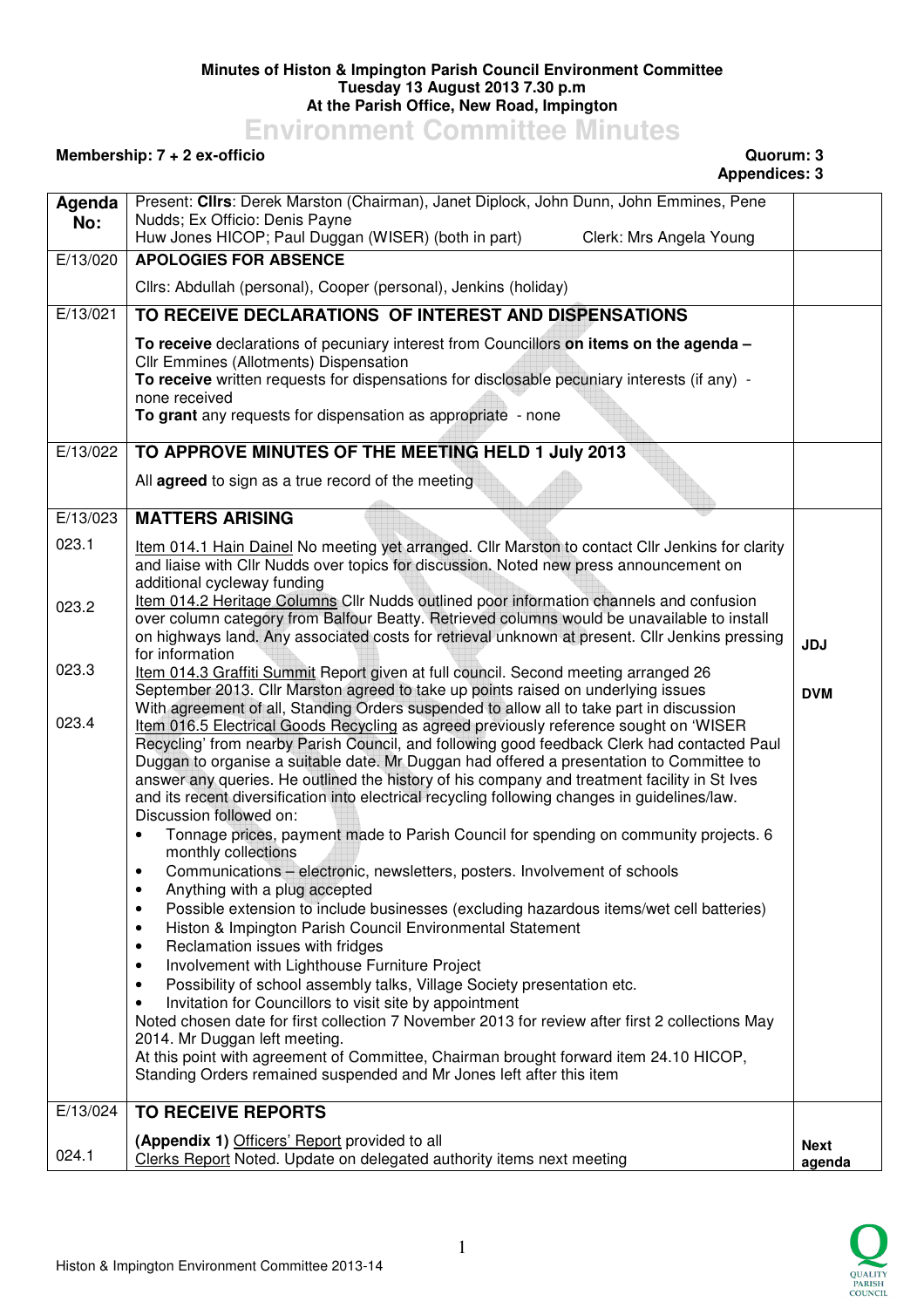| 024.2   | Chairman's Report Noted                                                                                                                                                                   |                |
|---------|-------------------------------------------------------------------------------------------------------------------------------------------------------------------------------------------|----------------|
| 024.3   | Burial Ground Report Noted, together with notes on site meeting held with interim                                                                                                         |                |
|         | Groundsman. Work to commence on new footpath in August, specified reserves refer.                                                                                                         |                |
|         | Following on from notes of site meeting 30 July 2013, agreed:                                                                                                                             |                |
|         | To write to resident of Spring Close re. conifer tree cuttings and request clearance, Cllr                                                                                                |                |
|         | Nudds suggested committee consider planting a new hedge                                                                                                                                   |                |
|         |                                                                                                                                                                                           |                |
|         | Boundary along Spring Close. Cllr Nudds dealing with proposals to clear. Noted Mr Smith<br>٠                                                                                              | <b>PJN</b>     |
|         | willing to maintain area once clearance complete                                                                                                                                          |                |
|         | Noted letter of complaint from Spring Close resident regarding overgrown weeds and dead                                                                                                   |                |
|         | tree, Cllrs Nudds and Marston to inspect and report back on any action required                                                                                                           | <b>PJN/DVM</b> |
| 024.4   | <b>Tree Warden Report Including Homefield Park Noted</b>                                                                                                                                  |                |
|         | Tree Replacement SCDC Tree Wardens to consider and report back on preference                                                                                                              | <b>PJN/DNL</b> |
|         | Section 52 Land Narrow Lane agreed to add to schedule of works. All tree works order                                                                                                      |                |
|         |                                                                                                                                                                                           | <b>PJN</b>     |
|         | currently on hold until bird nesting season over. Cllr Nudds obtaining necessary permissions                                                                                              |                |
|         | Tree Works applications with Tree Wardens for comment direct to SCDC                                                                                                                      |                |
|         | Homefield Park Cllr Nudds reported on resurfaced footpath work now complete.                                                                                                              |                |
|         | Misunderstanding with positioning of new fencing noted, contractors working together to                                                                                                   |                |
|         | correct. Noted gate will be funded by Feast Committee. Clerks delegation agreement provided                                                                                               |                |
|         | to Cllr Nudds to purchase additional paint required for this and work at Burial Ground                                                                                                    |                |
| 024.5   | Footpath Officers Report Noted meeting between Cty Cllr Jenkins and Karen Champion re.                                                                                                    |                |
|         |                                                                                                                                                                                           |                |
|         | No. 19 footpath. Complaint re. weeds received for 37 St Audreys Close. Cllr Nudds outlined                                                                                                |                |
|         | work carried out by Probationers and SCDC land ownership claims made. Cllr Dunn to check                                                                                                  | JD             |
|         | responsibilities with County Council and contact Cllr Jenkins to clarify issues                                                                                                           |                |
| 024.6   | Allotments Report Noted. Cllr Nudds reported on issues encountered:                                                                                                                       |                |
|         | Padlock replacement pending<br>$\bullet$                                                                                                                                                  |                |
|         | Inappropriate use of plot for recreation<br>٠                                                                                                                                             |                |
|         | Gate replacement issues on hold                                                                                                                                                           |                |
|         |                                                                                                                                                                                           |                |
|         | Noted Cllr Emmines retiring from Parish Council end of August, replacement Officer to be                                                                                                  |                |
| 024.7   | elected as soon as possible                                                                                                                                                               |                |
|         | Village Green Report Noted. Proposed Cllr Payne, seconded Cllr Diplock, all agreed to accept                                                                                              |                |
|         | suitable bench to be sited on north-east bank in front of play area. Idea of a double sided seat                                                                                          |                |
|         | raised. Duck Platform Confirmed Cllr Nudds to provide exact specification for outstanding                                                                                                 | <b>PJN</b>     |
|         | works required on platform and lectern, to be carried out with no further debate. Noted                                                                                                   |                |
|         | Yesteryear Road Run to return in 2014                                                                                                                                                     |                |
| 024.8   | Play Area Report Noted                                                                                                                                                                    |                |
| 024.9   | Christmas Lights Working Party Met 18 August 2013. Notes to follow. Cllr Marston outlined 3                                                                                               |                |
|         | possible improvements identified:                                                                                                                                                         |                |
|         |                                                                                                                                                                                           |                |
|         | Decorate tree outside B1049/Green play area                                                                                                                                               |                |
|         | Decorate Phoenix side of Green                                                                                                                                                            |                |
|         | Decorate Daisy Chain to culvert using netting                                                                                                                                             |                |
|         | Meeting arranged on site. Parish Council to offer to take on logistical organisation of 16-20ft                                                                                           |                |
|         | Christmas tree provided by Histon & Impington Feast Committee via Flora-Tec. Noted bigger                                                                                                 |                |
|         | lights may be necessary to cover increased size. Local commercial funding support to be                                                                                                   |                |
|         | sought. Noted additional needs at Crossing Keepers Hut site and Kings Meadows. All funding                                                                                                |                |
|         | yet to be considered and identified, with possibility of using Public Art funds or apply for                                                                                              |                |
|         |                                                                                                                                                                                           |                |
| 024.10  | <b>Community Chest grant</b>                                                                                                                                                              |                |
|         | HICOP Noted. Item had been brought forward and Standing Orders suspended. Huw Jones                                                                                                       |                |
|         | reported on works carried out on boundary measurements, spraying fungal disease                                                                                                           |                |
|         | treatments, etc. Second spray planned in due course, with final mow of orchard due before                                                                                                 |                |
|         | end August. Noted HICOP welcome to use chippings left on site after Manor Park boundary                                                                                                   |                |
|         | clearance works                                                                                                                                                                           |                |
|         |                                                                                                                                                                                           |                |
| E13/025 | <b>TO REVIEW/ACCEPT</b>                                                                                                                                                                   |                |
|         |                                                                                                                                                                                           |                |
| 025.1   | Committee Budget/Spend Report to date. (Appx 2) Supplied to all. Noted under 1/3 of budget                                                                                                |                |
|         | spent to date, with tree works on hold at present but planned during financial year. Income                                                                                               |                |
|         | more than expected due to increase in interments and other Burial Ground income. Homefield                                                                                                |                |
|         |                                                                                                                                                                                           |                |
|         | Park works soon to be invoiced: footpath and fencing. Members requested another analysis                                                                                                  |                |
|         |                                                                                                                                                                                           |                |
|         | column showing commitments unpaid and notes explaining variancies, deferred items or items                                                                                                |                |
|         | no longer expected                                                                                                                                                                        |                |
| 025.2   | Draft Dog Bin and Litter Bin Strategy (Appx 3) Proposal to enter contract with SCDC to empty<br>some bins on Parish Council owned land. All in favour and <b>agreed</b> to implement with |                |